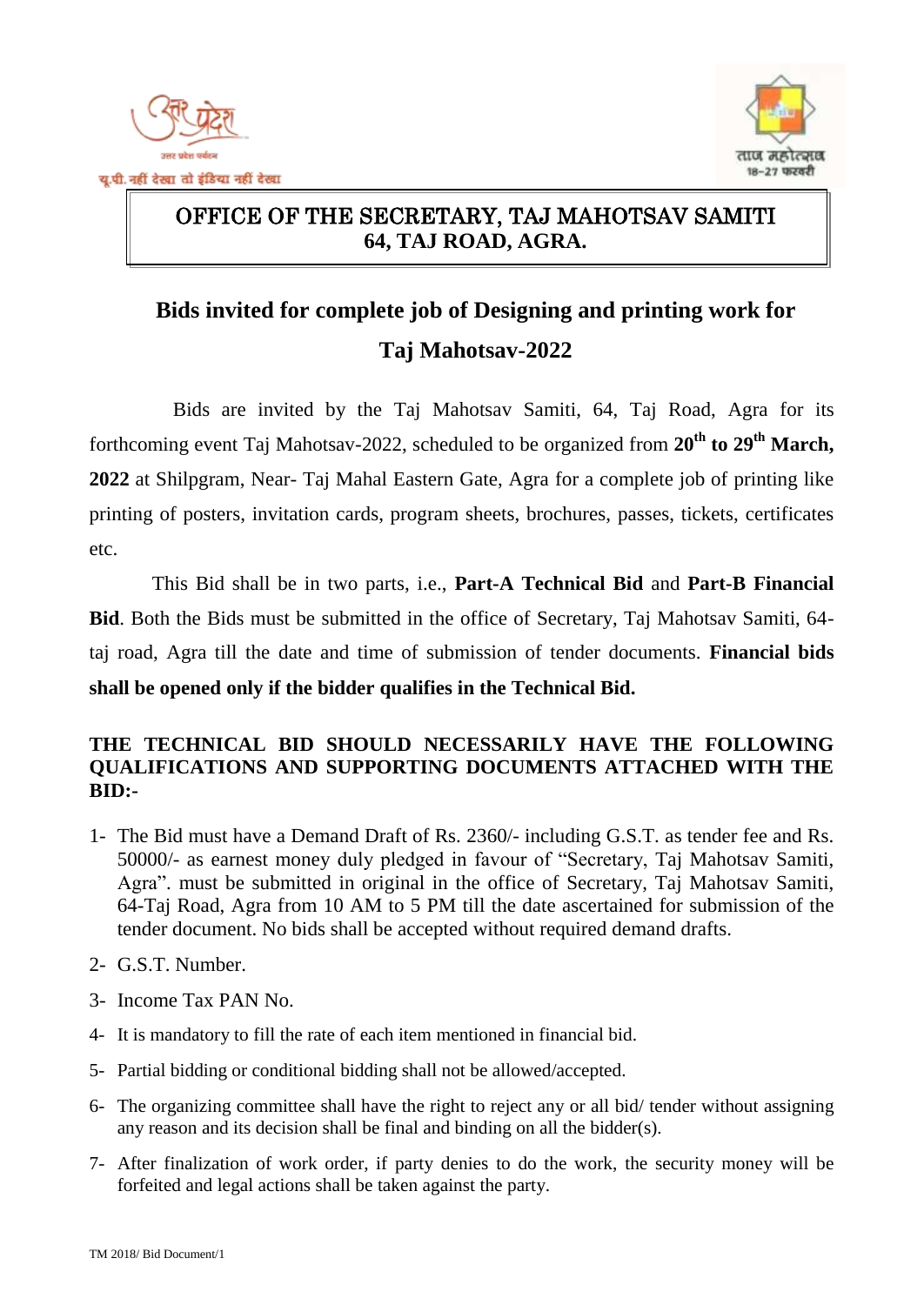- 8- The rates must be consolidated which shall include all the costs and taxes of U.P. Govt. and Central Govt.
- 9- Entire job would have to be executed only after getting the approval on the final proof.
- 10- If the work is found unsatisfactory, the Mahotsav Samiti would be empowered for the deduction of such amount from the bill accordingly. In case of any dispute the decision of the Secretary, Taj Mahotsav Samiti would be acceptable.
- 11- Bidder must quote PAN / GST No. & ID Proof (Enclosed Photocopy) with Tender Form otherwise tender will not be considered.
- 12- The rates given by the bidder shall include the entire job work like- designing, printing and delivery of the material to be printed. Designing of all the printing material shall be based on theme decided by Committee.
- 13- The quantity of printing material may very as per the requirement of the festival Committee.
- 14- In case of any dispute, the courts of law situated at District Agra, Uttar Pradesh, shall have requisite jurisdiction.

Secretary, Taj Mahotsav Samiti, 64, Taj Road, Agra.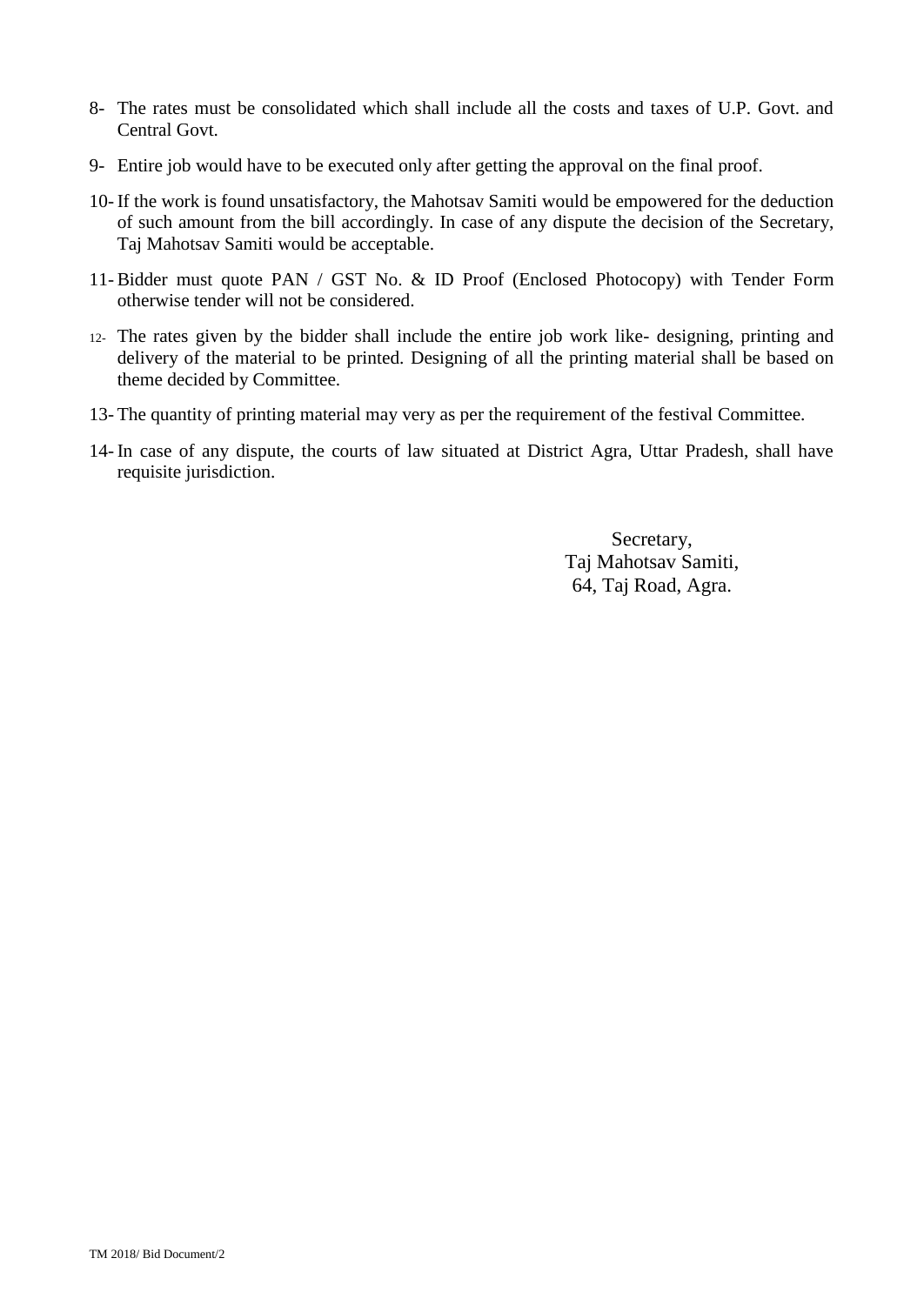### **Office of the Secretary, Taj Mahotsav Samiti 64, Taj Road, Agra.**

### **Part-A Technical Bid**

#### **for complete job of Designing and printing work**

#### **Imp. Note: Kindly read terms and conditions carefully before filling this tender form.**

| <b>Address</b>   |  |
|------------------|--|
| <b>Phone No.</b> |  |
| E-mail I.D.      |  |

|   | Demand Draft of Rs. 2360/ $=$ including<br>G.S.T. duly pledged in favour of<br>"Secretary, Taj Mahotsav Samiti, Agra"<br>as tender fee. | Attached / Not attached |
|---|-----------------------------------------------------------------------------------------------------------------------------------------|-------------------------|
| ↑ | Demand Draft of Rs. 50000/- as earnest<br>money of duly pledged in favour of<br>"Secretary, Taj Mahotsav Samiti, Agra"                  | Attached / Not attached |
| 3 | PAN Card Copy                                                                                                                           | Attached / not attached |
| 4 | G.S.T. Registration Copy                                                                                                                | Attached / not attached |

I / we ............................................................................................ have read the terms &

conditions of the above tender and are ready to execute the works accordingly.

Date: Signature of Bidder Place: Name of Bidder Address/ Tel. No.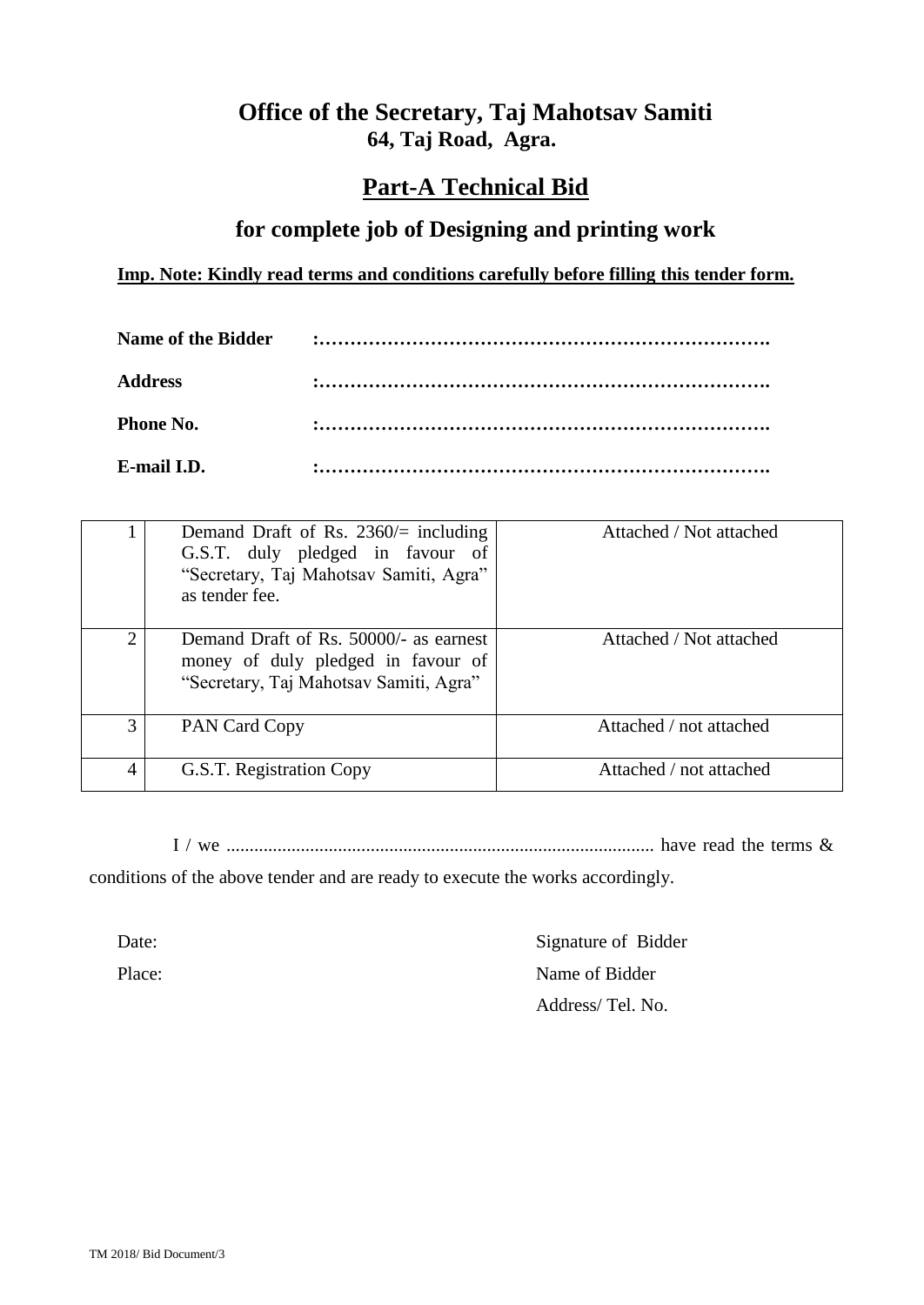कार्यालय ताज महोत्सव समिति

 $64$ , ताज रोड, आगरा।

# ताज $r$  महोत्सव $-2022$

## Part – B : FINANCIAL BID

### **For complete job of Designing and printing work**

| No.            | Work                                                | <b>Quantity</b> | Unit                    | Rate (In Rs.)<br>per Sq. Feet | Total Value of the work in Rs. for the<br>whole Event / Mahotsav |          |
|----------------|-----------------------------------------------------|-----------------|-------------------------|-------------------------------|------------------------------------------------------------------|----------|
|                |                                                     |                 |                         |                               | In Figures                                                       | In Words |
|                | $\mathbf{2}$                                        | 3               | $\overline{\mathbf{4}}$ | 5                             | $\mathbf 0$                                                      |          |
|                | Multicolor printing work for forthcoming event Taj  |                 |                         |                               |                                                                  |          |
|                | Mahotsav-2022, Scheduled to be organized from       |                 |                         |                               |                                                                  |          |
|                | $20th$ to $29th$ March 2022 at Shilpgram, near Taj  |                 |                         |                               |                                                                  |          |
|                | Mahal Eastern Gate, Agra for a complete job of      |                 |                         |                               |                                                                  |          |
|                | printing like printing of Poster, Invitation Cards, |                 |                         |                               |                                                                  |          |
|                | Program Sheet, Brochure, Passes, Tickets etc.       |                 |                         |                               |                                                                  |          |
|                | <b>Printing of Programme Sheets (Hindi)</b>         |                 |                         |                               |                                                                  |          |
|                | 90 GSM Art Paper, Size 8.5"x5", No. of pages 16     | 3000            | <b>Nos</b>              |                               |                                                                  |          |
|                | 90 GSM Art Paper, Size 8.5"x5", No. of pages 16     | 5000            | <b>Nos</b>              |                               |                                                                  |          |
| $\overline{2}$ | <b>Printing of Programme Sheets (English)</b>       |                 |                         |                               |                                                                  |          |
|                | 90 GSM Art Paper, Size 8.5"x5", No. of pages 8      | 3000            | <b>Nos</b>              |                               |                                                                  |          |
|                | 90 GSM Art Paper, Size 8.5"x5", No. of pages 8      | 5000            | <b>Nos</b>              |                               |                                                                  |          |
| 3              | <b>Posters</b>                                      |                 |                         |                               |                                                                  |          |
|                | 130 GSM Art Paper, Size 18"x23"                     | 1000            | <b>Nos</b>              |                               |                                                                  |          |